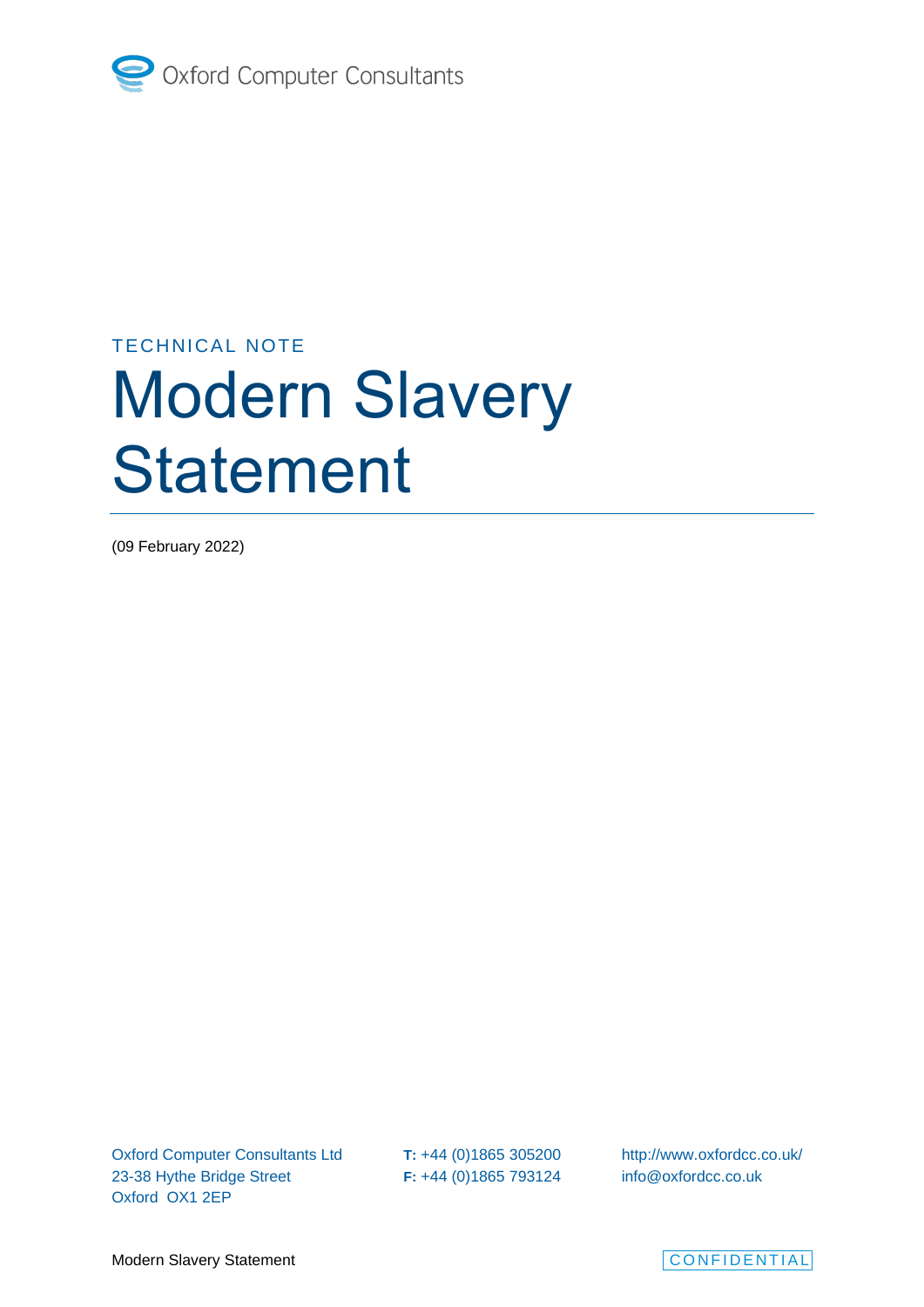### **Contents**

#### <span id="page-1-0"></span> $\blacktriangleleft$ **Equality and Accessibility**

In every project OCC seeks to eliminate discrimination, harassment or victimisation of any kind; and advance equality of opportunity and good relations between those with a protected characteristic and those who do not share it. We have equality and accessibility policies which form part of our staff company handbook.

#### <span id="page-1-1"></span> $\overline{2}$ **Modern Slavery, Child Labour and Inhumane Treatment**

OCC does not use, nor allows its Subcontractors to use, forced, bonded or involuntary prison labour; has not been convicted of any slavery or human tracking offences; ensures that its officers, employees and Subcontractors have not been convicted of slavery or human tracking offenses; maintains policies in compliance with the Modern Slavery Act; and ensures there is no slavery or human trafficking in OCC's supply chain. We do this by background checking all staff and subcontractors. A DBS check is a requirement for all OCC staff.

OCC delivers to CCS an annual slavery and human trafficking report setting out the steps it has taken to ensure that slavery and human trafficking is not taking place in any of its supply chains or in any part of its business.

OCC does not use, nor allow its employees or Subcontractors to use, physical abuse or discipline, the threat of physical abuse, sexual or other harassment and verbal abuse or other forms of intimidation of its employees or Subcontractors. This is a disciplinary offence in our company handbook. OCC shall not use or allow child or slave labour to be used by its Subcontractors and would report the discovery or suspicion of any slavery or trafficking by it or its Subcontractors to CCS, the Buyer and Modern Slavery Helpline.

#### <span id="page-1-2"></span>3 **Income Security**

OCC ensures all wages and benefits paid for a standard working week meet, at a minimum, national legal standards in the country of employment; and that all staff are provided with written and understandable information about their employment conditions and wages. Each member of staff has a secure personal folder in a document management system where they can reference their contract, reviews and conditions of employment. OCC records all disciplinary measures taken against Staff and ensures that Staff are engaged under a recognised employment relationship established through national law. Wage deductions have not been used as a disciplinary measure, nor would they be unless permitted by law.

Oxford Computer Consultants